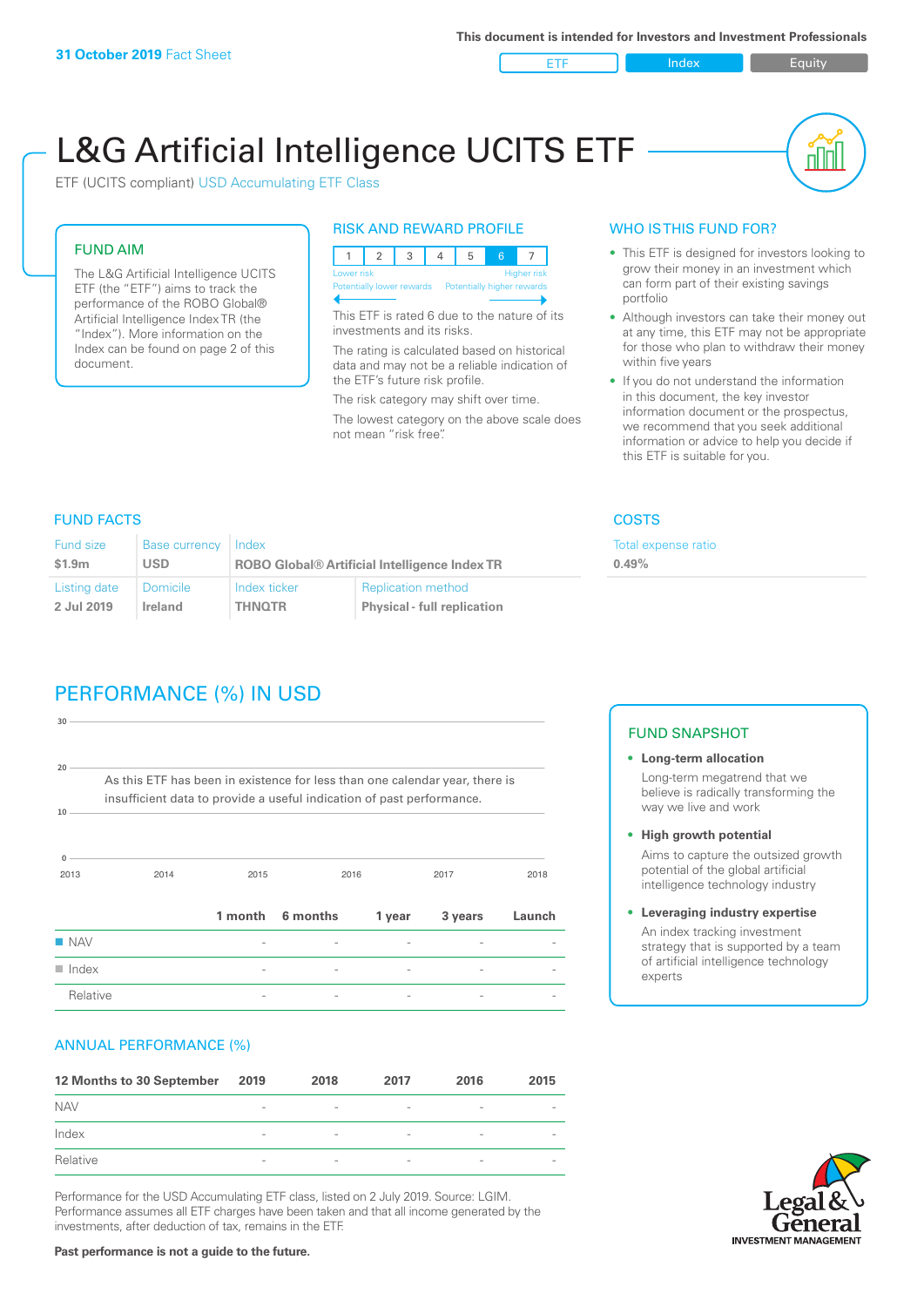# L&G Artificial Intelligence UCITS ETF

ETF (UCITS compliant) USD Accumulating ETF Class

### INDEX BREAKDOWN

The breakdowns below relate to the Index. The ETF's portfolio may deviate from the below. All data source LGIM unless otherwise stated. Totals may not sum to 100% due to rounding.



#### ■ Business Process 18.4 ■ Network & Security 14.5 ■ Semiconductor 13.7 ■ Big Data/Analytics 11.7 ■ Ecommerce 9.6 ■ Cognitive Computing 8.7 ■ Consumer 8.2 ■ Cloud Providers 6.9 n Healthcare 4.2  $\Box$  Other  $4.1$



| ■ USD              | 85.3 |
|--------------------|------|
| EUR                | 4.5  |
| $\blacksquare$ GBP | 3.0  |
| $\blacksquare$ TWD | 2.8  |
| $H$ HKD            | 1.7  |
| $\blacksquare$ AUD | 1.3  |
| $\blacksquare$ JPY | 1.1  |
| $\blacksquare$ CNY | 0.4  |
|                    |      |
|                    |      |

■ Top 10 constituents 19.0% Rest of Index 81.0% No. of constituents in Index 71

#### TOP 10 CONSTITUENTS (%)

| Illumina              | 2.0 |
|-----------------------|-----|
| Splunk                | 2 O |
| Nvidia                | 2 O |
| Nuance Communications | 1.9 |
| Alphabet A            | 19  |
| Salesforce.com        | 1.9 |
| Microsoft             | 1.9 |
| Baidu                 | 1.8 |
| New Relic             | 1.8 |
| ASMI                  | 18  |
|                       |     |

#### INDEX DESCRIPTION

The Index aims to track the performance of a basket of companies that have a distinct portion of their business and revenue derived from the field of Artificial Intelligence, and the potential to grow within this space through innovation and/or market adoption of their products and/or services.

The index is comprised of companies which are publicly traded on various stock exchanges around the world that are exposed to the "Artificial Intelligence" theme as defined by ROBO Global®. ROBO Global® created and maintains a unique database of companies across the globe that have a portion of their business and revenue associated with Artificial Intelligence and enabling technologies. The ROBO Global® Industry Classification currently identifies 11 subsectors of the Artificial Intelligence theme that present a suitable level of product and technology maturity to carry high growth and returns potential.

A company is only eligible for inclusion in the Index if it is of a sufficient size (determined by reference to the total market value of its shares) and it is sufficiently "liquid" ( a measure of how actively its shares are traded on a daily basis). Within the Index, companies are weighted according a modified AI-factor weighting scheme. The Index is rebalanced quarterly in March, June, September and December.

#### INVESTMENT MANAGER

GO ETF Solutions LLP is the investment manager for each of the exchange traded funds (ETFs) issued by Legal & General UCITS ETF Plc and is responsible for the day-to-day investment management decisions for this ETF. The team is highly experienced with respect to all aspects relating to the management of an ETF portfolio, including collateral management, OTC swap trading, adherence to UCITS regulations and counterparty exposure and monitoring.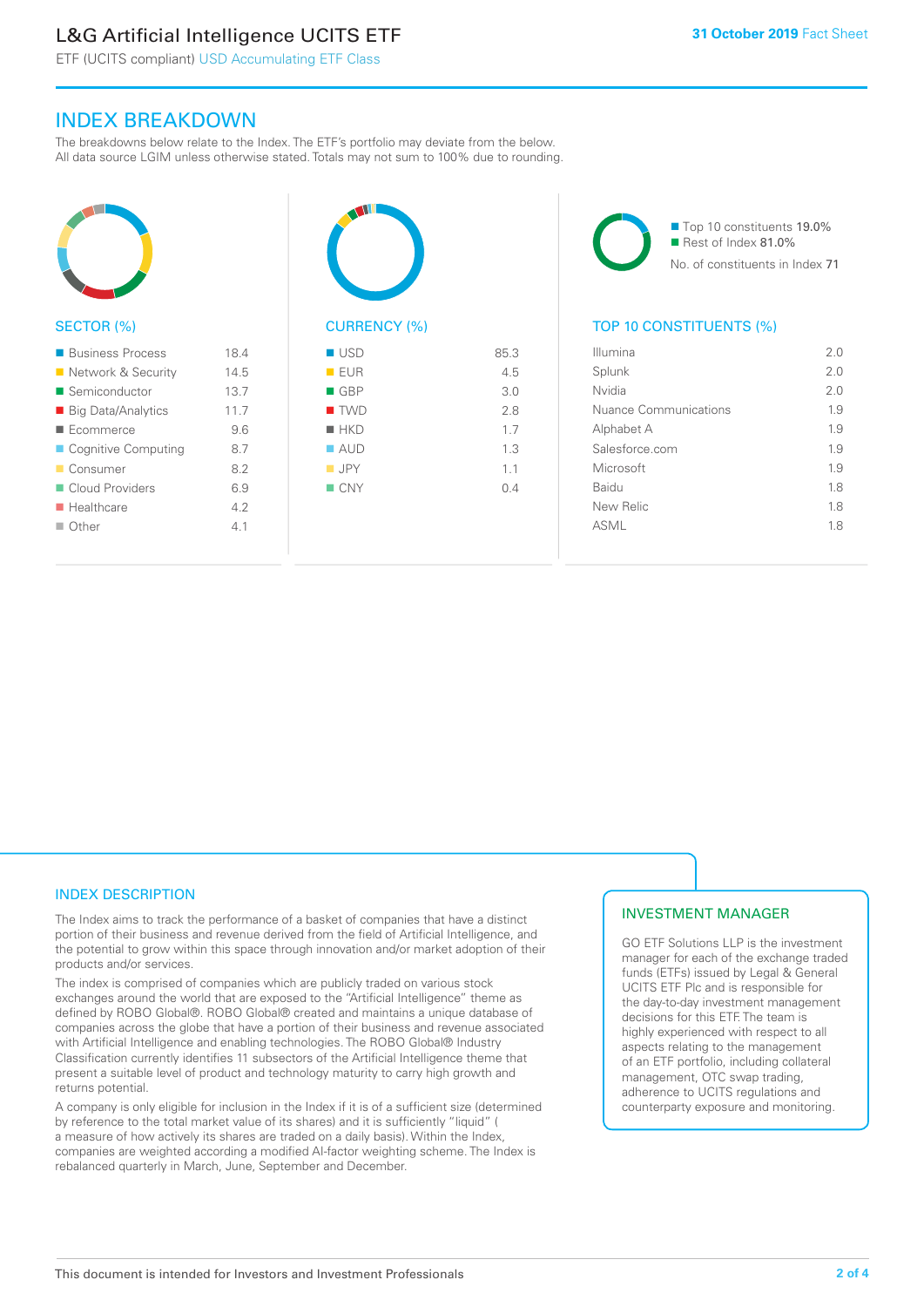# L&G Artificial Intelligence UCITS ETF

ETF (UCITS compliant) USD Accumulating ETF Class

#### KEY RISKS

- The value of an investment and any income taken from it is not guaranteed and can go down as well as up. You may not get back the amount you originally invested.
- Third party service providers (such as counterparties entering into financial derivative instruments with the ETF or the ETF's depositary) may go bankrupt and fail to pay money due to the ETF or return property belonging to the ETF.
- As the Index includes micro, small and medium-sized publicly traded companies, the ETF is subject to the risk that such companies may be more vulnerable to adverse business or economic events and greater and more unpredictable price changes than larger companies or the stock market as a whole.
- The ETF is subject to the risks associated with technology-focused companies and are particularly vulnerable to rapid developments in technology (which may leave their products out-of-date), government regulation and competition from domestic and foreign competitors who may have lower production costs. Such companies may also have difficulties establishing and maintaining patents, copyrights, trademarks and trade secrets relating to their products which could negatively affect their value.
- It may not always be possible to buy and sell ETF shares on a stock exchange or at prices closely reflecting the NAV.
- If the Index provider stops calculating the Index or if the ETF's license to track the Index is terminated, the ETF may have to be closed.

For more information, please refer to the key investor information document on our website Ø

#### TRADING INFORMATION

| <b>Exchange</b>           | <b>Currency ISIN</b> |                                   | <b>SEDOL</b> | Ticker | <b>Bloomberg</b> |
|---------------------------|----------------------|-----------------------------------|--------------|--------|------------------|
| London Stock Exchange USD |                      | IE00BK5BCD43 BKF34R8 AIAI         |              |        | AIAI LN          |
| London Stock Exchange GBX |                      | IE00BK5BCD43 BKF39F1 AIAG         |              |        | AIAG I N         |
| Borsa Italiana            | <b>FUR</b>           | IE00BK5BCD43 BKF34O7 AIAI         |              |        | AIAI IM          |
| Deutsche Börse            | <b>FUR</b>           | DE000A2PPAU8 BUXP9P2 XMLD XMLD GY |              |        |                  |

The currency shown is the trading currency of the listing.



#### SPOTLIGHT ON LEGAL & GENERAL INVESTMENT MANAGEMENT

We are one of Europe's largest asset managers and a major global investor, with assets under management of £1,134.5 billion (as at 30 June 2019). We work with a wide range of global clients, including pension schemes, sovereign wealth funds, fund distributors and retail investors.

The AUM disclosed aggregates the assets managed by LGIM in the UK, LGIMA in the US and LGIM Asia in Hong Kong. The AUM includes the value of securities and derivatives positions.

#### COUNTRY REGISTRATION



#### AVAILABILITY

| ISA eligible                    | Yes |
|---------------------------------|-----|
| SIPP eligible                   | Yes |
| <b>UK Fund Reporting Status</b> | Yes |

#### TO FIND OUT MORE

Visit **lgimetf.com**



Call **0345 070 8684**



Lines are open Monday to Friday 8.30am to 6.00pm. We may record and monitor calls. Call charges will vary.